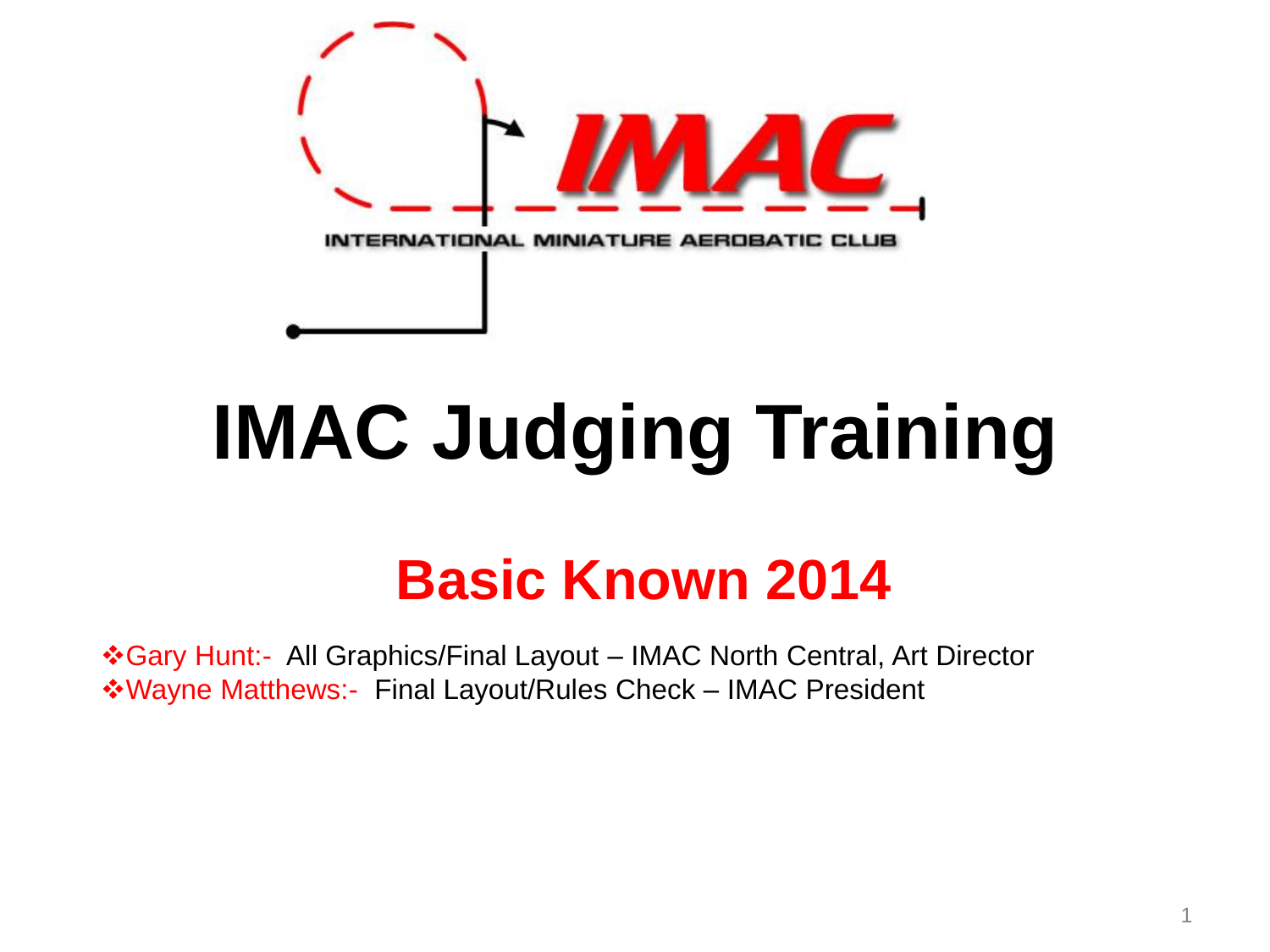#### **Figure 1: Full Roll**



### **Judging Criteria:**

- Sequence begins when the aircraft departs from wings level flight path
- Figure must be wind corrected
- Full Roll must be constant rate of pilot's choice in either direction
- 1 point deduction for each roll rate change
- Aircraft track must remain horizontal before and during roll
- 1/2 point deduction per 5 degree deviation from wings level, track, horizontal entry, & horizontal exit
- Must have line between figures (deduction is 1 point from each figure)

#### 6.2 SCA-15

The figure is complete at the moment the aircraft returns to a wings-level, horizontal flight path of one fuselage plane length. (Judging for next figure begins)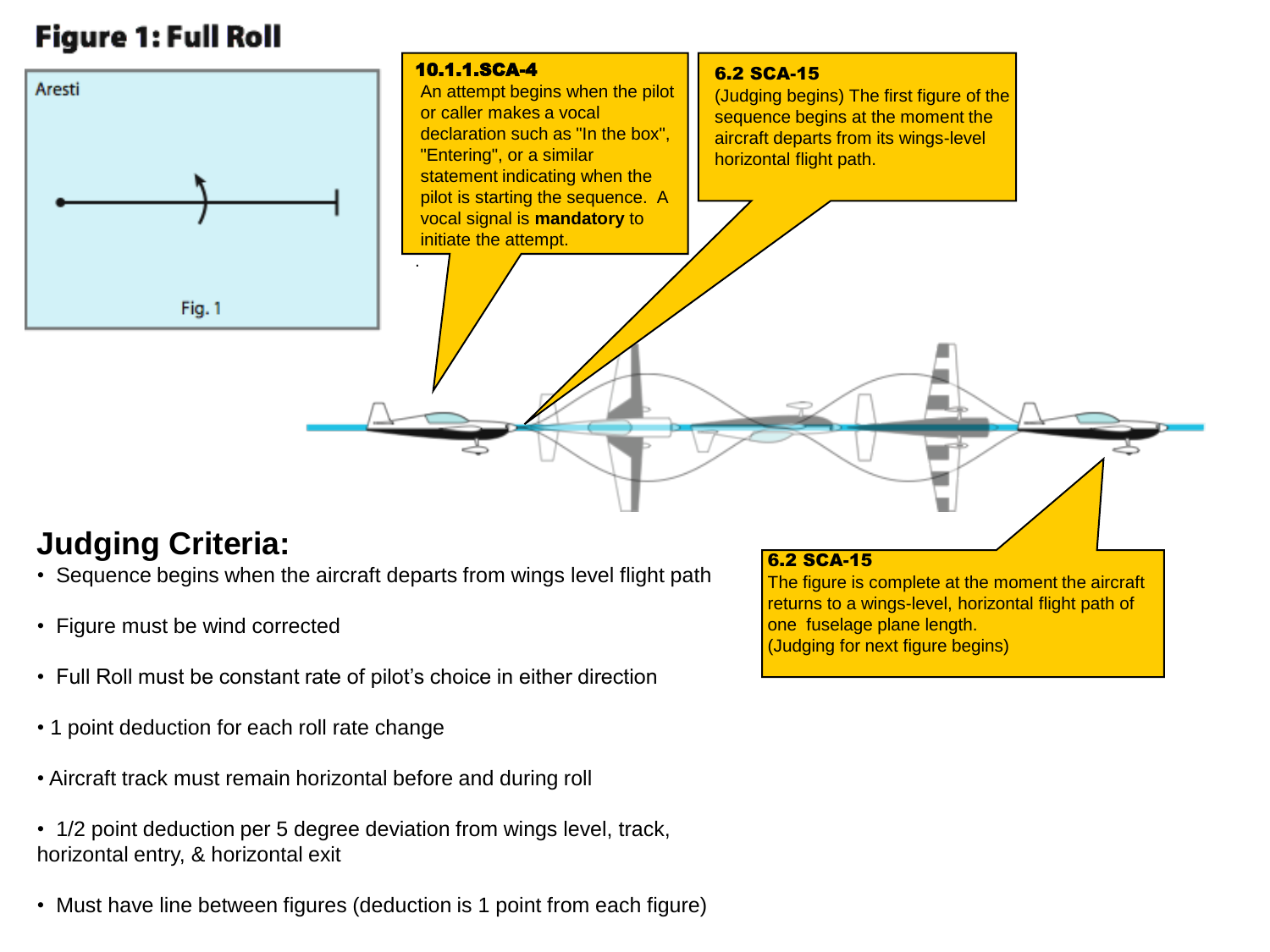#### Figure 2: Shark's Tooth

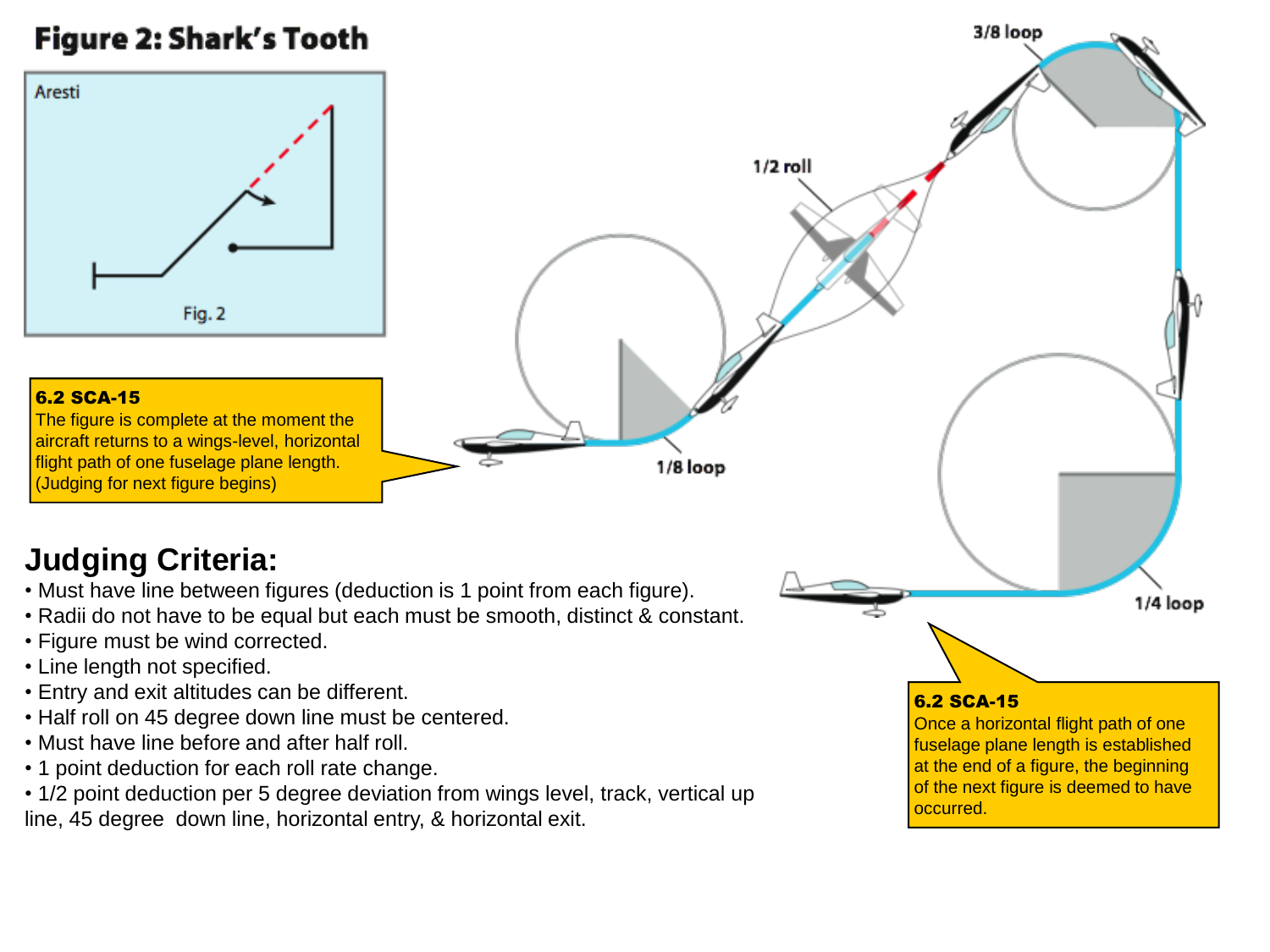#### Figure 3: Humpty bump



### **Judging Criteria:**

- Must have line between figures (deduction is 1 point from each figure).
- •Figure must be wind corrected.
- •Entry and exit radii must be equal, 1 point deduction if they are different.
- Length of vertical up line and vertical down line may be different, entry and exit altitude may be different.
- •Top half loop must be "pull" (inside) and can be different from the entry exit radii.
- 1/2 aileron roll must be centered on vertical down line.
- 1/2 point deduction per 5 degree deviation from wings level, track, vertical up line, vertical down line, horizontal entry, & horizontal exit.

#### 6.2 SCA-15

The figure is complete at the moment the aircraft returns to a wings-level, horizontal flight path of one fuselage plane length. (Judging for next figure begins)

occurred.

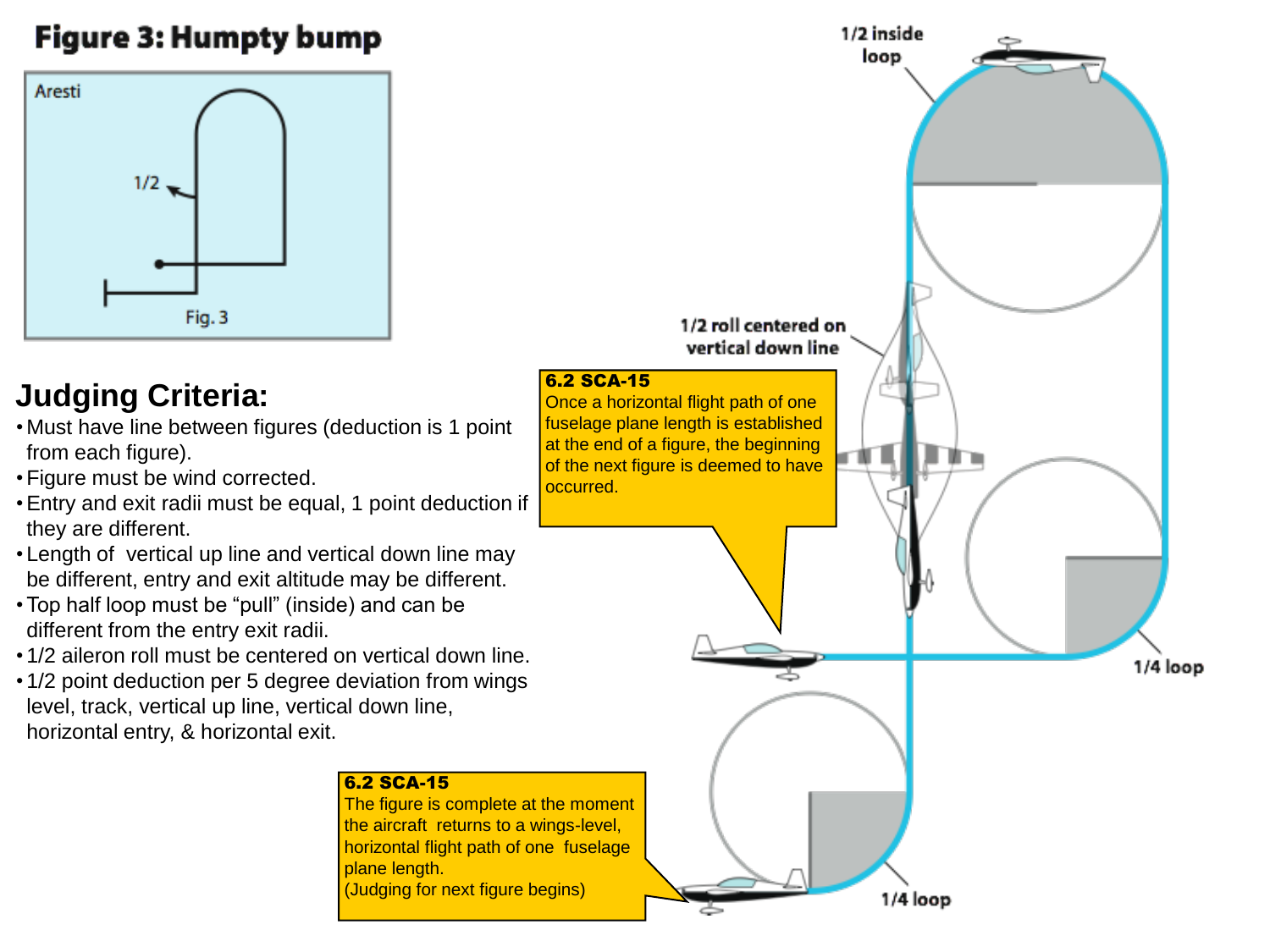#### Figure 4: Loop



#### 6.2 SCA-15

Once a horizontal flight path of one fuselage plane length is established at the end of a figure, the beginning of the next figure is deemed to have occurred.

### **Judging Criteria:**

• Must have line between figures (deduction is 1 point from each figure).

- Loop must have constant radius (it must look round as seen by judges).
- Begins and ends on horizontal line.
- Figure must be wind corrected.

• Any variation in radius is a 1 point deduction per occurrence. Any flat spot is a 1 point deduction per occurrence.

• 1/2 point deduction per 5 degree deviation from wings level, track, horizontal entry, & horizontal exit.

#### 6.2 SCA-15

The figure is complete at the moment the aircraft returns to a wings-level, horizontal flight path of one fuselage plane length. (Judging for next figure begins)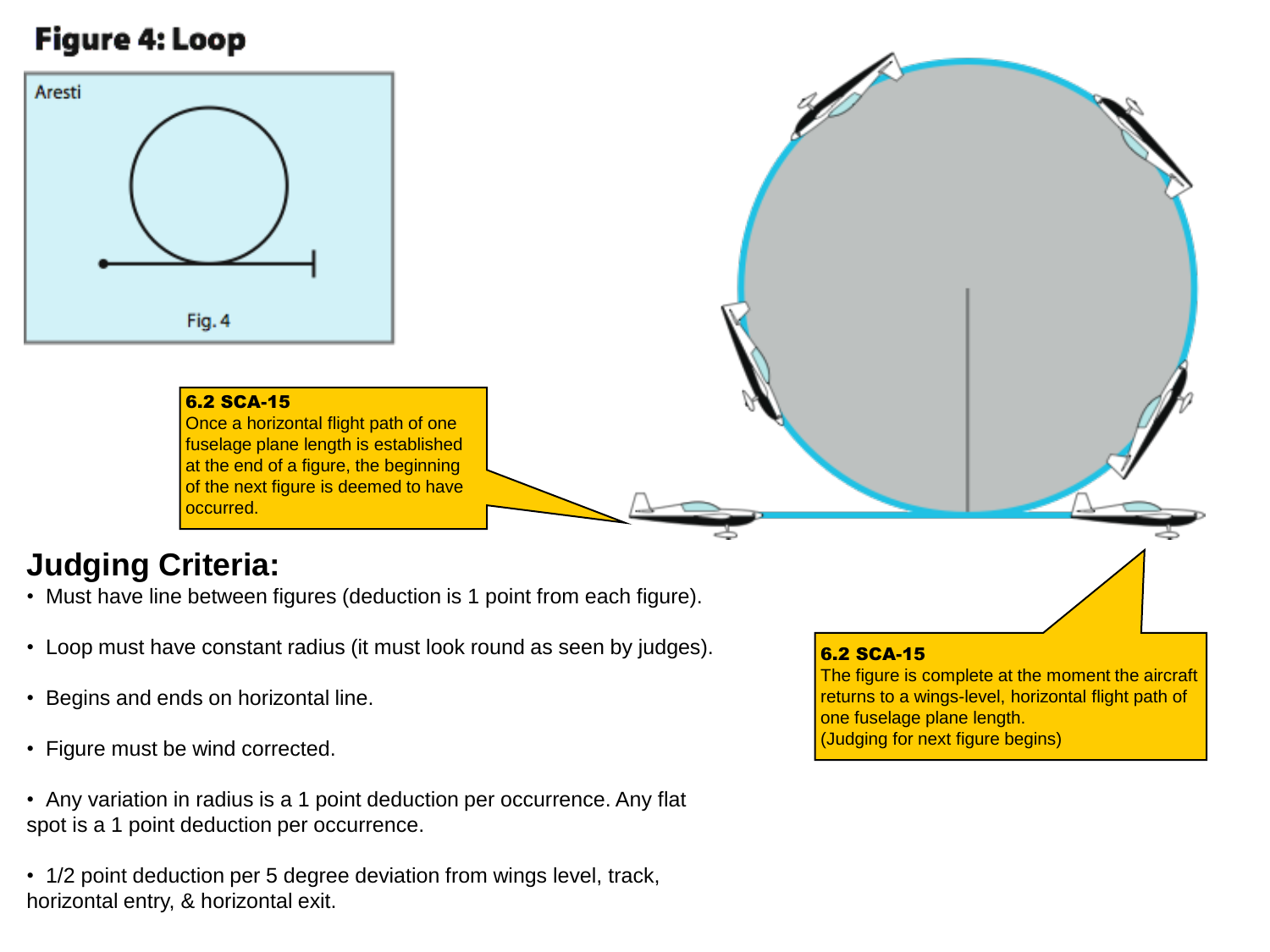#### Figure 5: Hammerhead (Stall Turn)

Ideal

pivot point-



### **Judging Criteria:**

- Must have line between figures (deduction is 1 point from each figure).
- Figure must be wind corrected (Except at the top of line in a stall).
- Altitude of start and finish horizontal lines may be different.
- Entry radius and exit radius must be equal. 1 point deduction if different.
- Up line and down line can be different lengths.
- Pivot in either direction.
- As the aircraft nears the point where it would stop climbing, it must pivot in a plane parallel to vertical.
- There must be no rotation around the pitch or roll axis.
- 1/2 point deduction per 5 degree deviation from wings level, track, vertical up line, vertical down line, horizontal entry, & horizontal exit.
- 1/2 point deduction per 5 degree of pendulum after the hammer.
- Any clearly visible downward slide before the pivot starts will zero the maneuver.

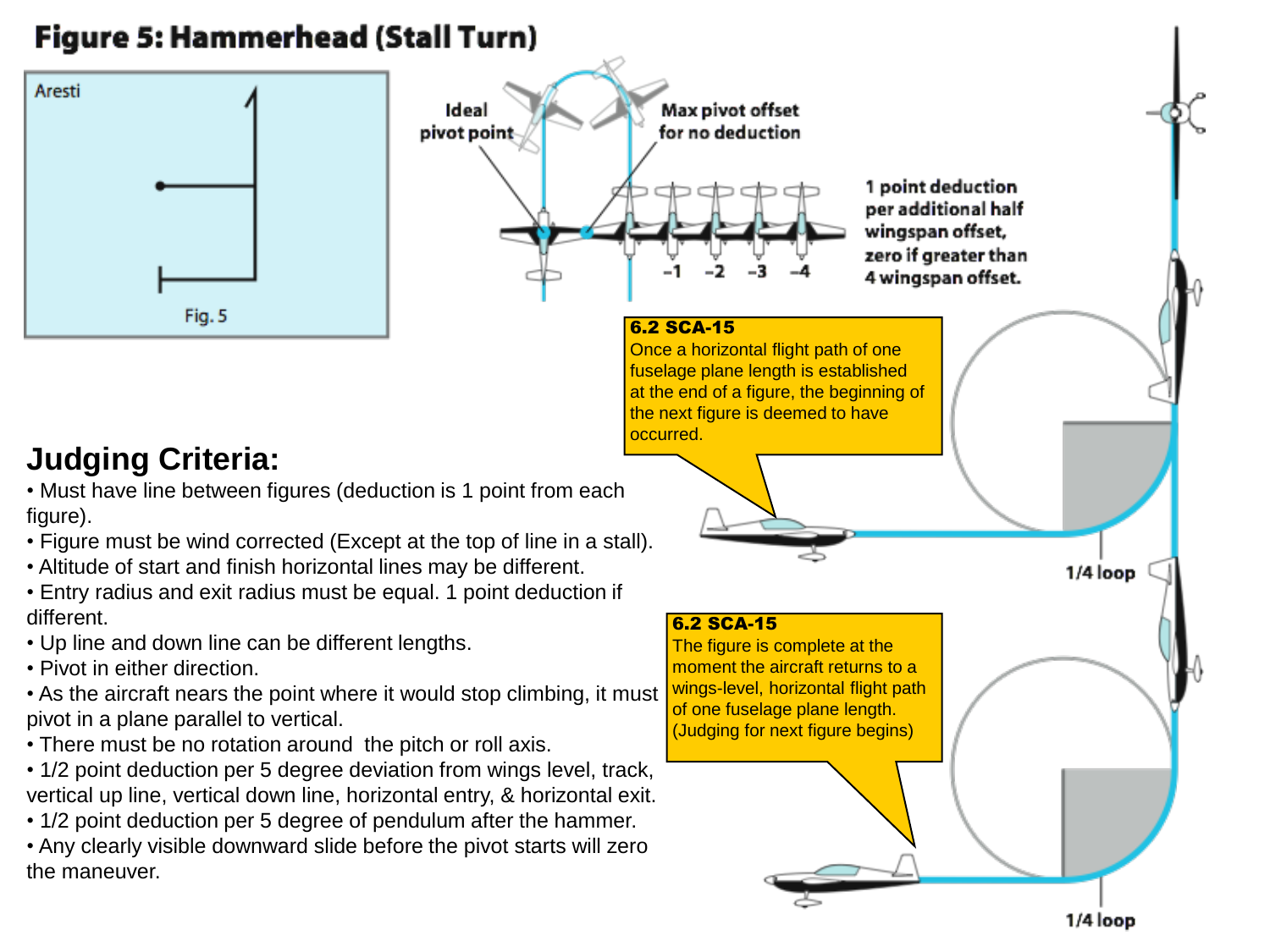

horizontal entry, & horizontal exit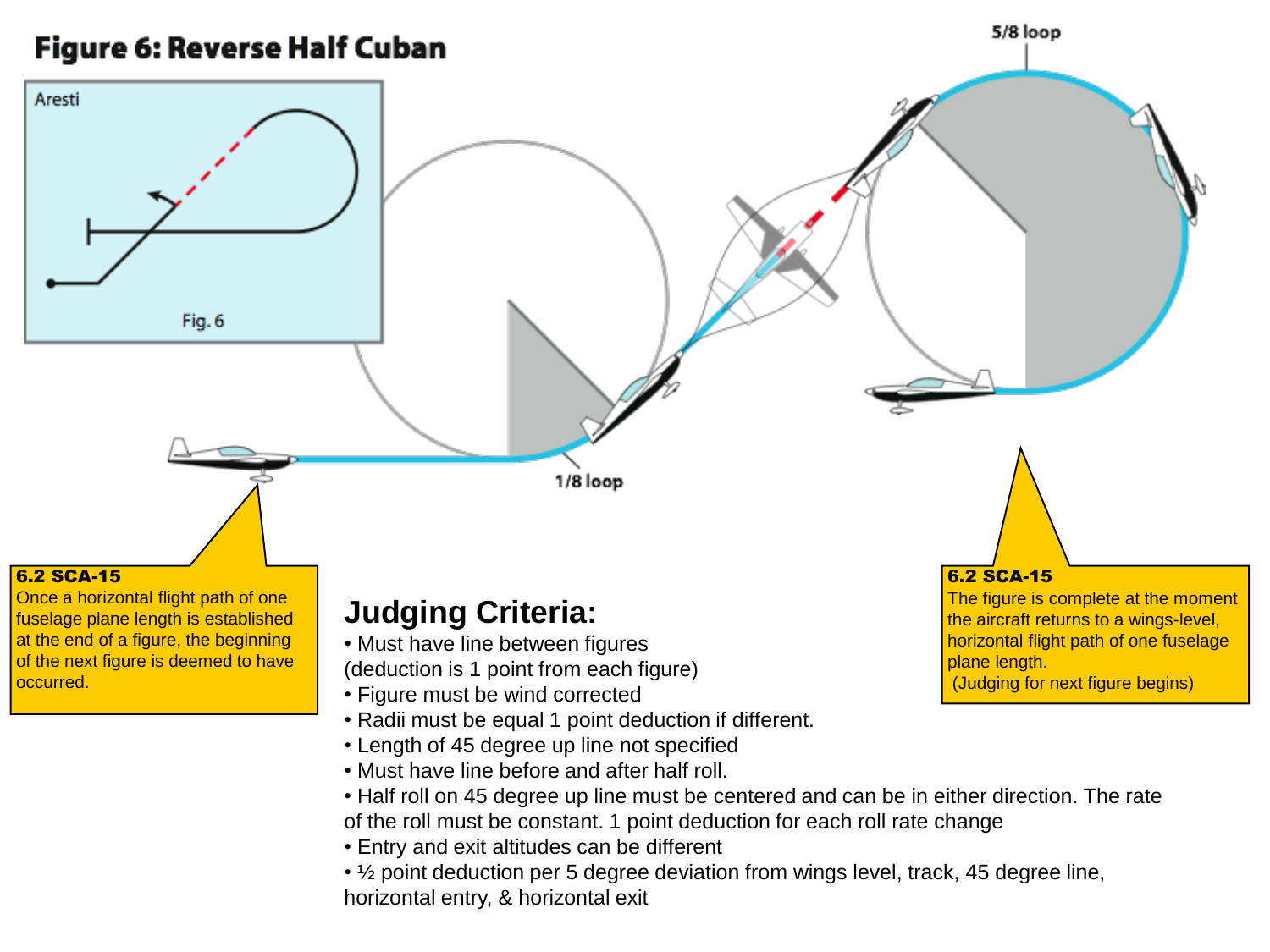#### **Figure 7: Teardrop**

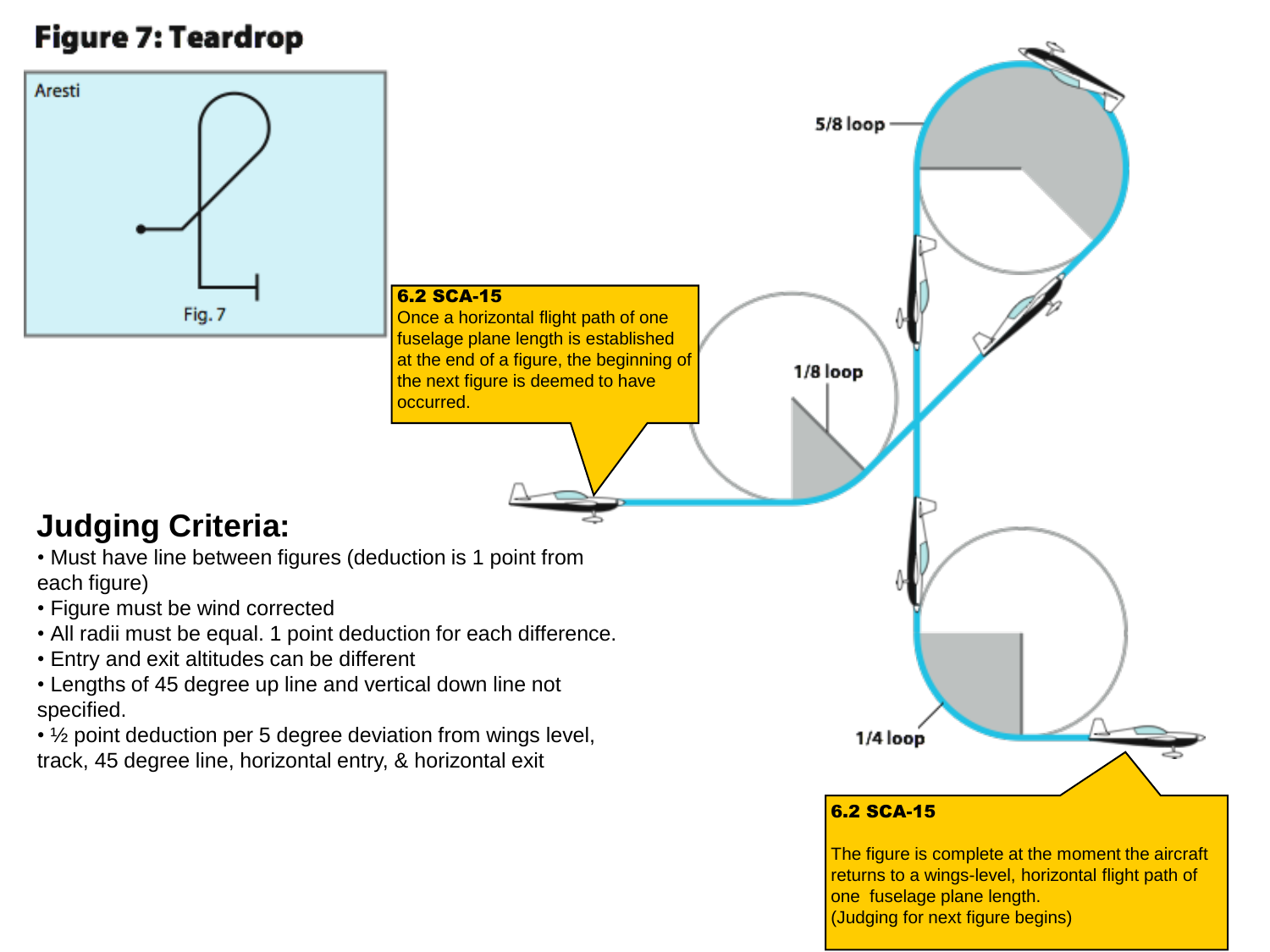#### **Figure 8: Half Cuban**



### **Judging Criteria:**

- Must have line between figures (deduction is 1 point from each figure).
- Figure must be wind corrected.
- All radii must be equal.
- Length of 45 degree down line not specified.
- Must have line before and after half roll.
- Half roll on 45° down line must be centered and can be in either direction. The rate of the roll must be constant. 1 point deduction for each roll rate change.
- Entry and exit altitudes can be different.
- 1/2 point deduction per 5 degree deviation from wings level, track, 45 degree line, horizontal entry, & horizontal exit.

plane length is established at the end of a figure, the beginning of the next figure is deemed to have occurred.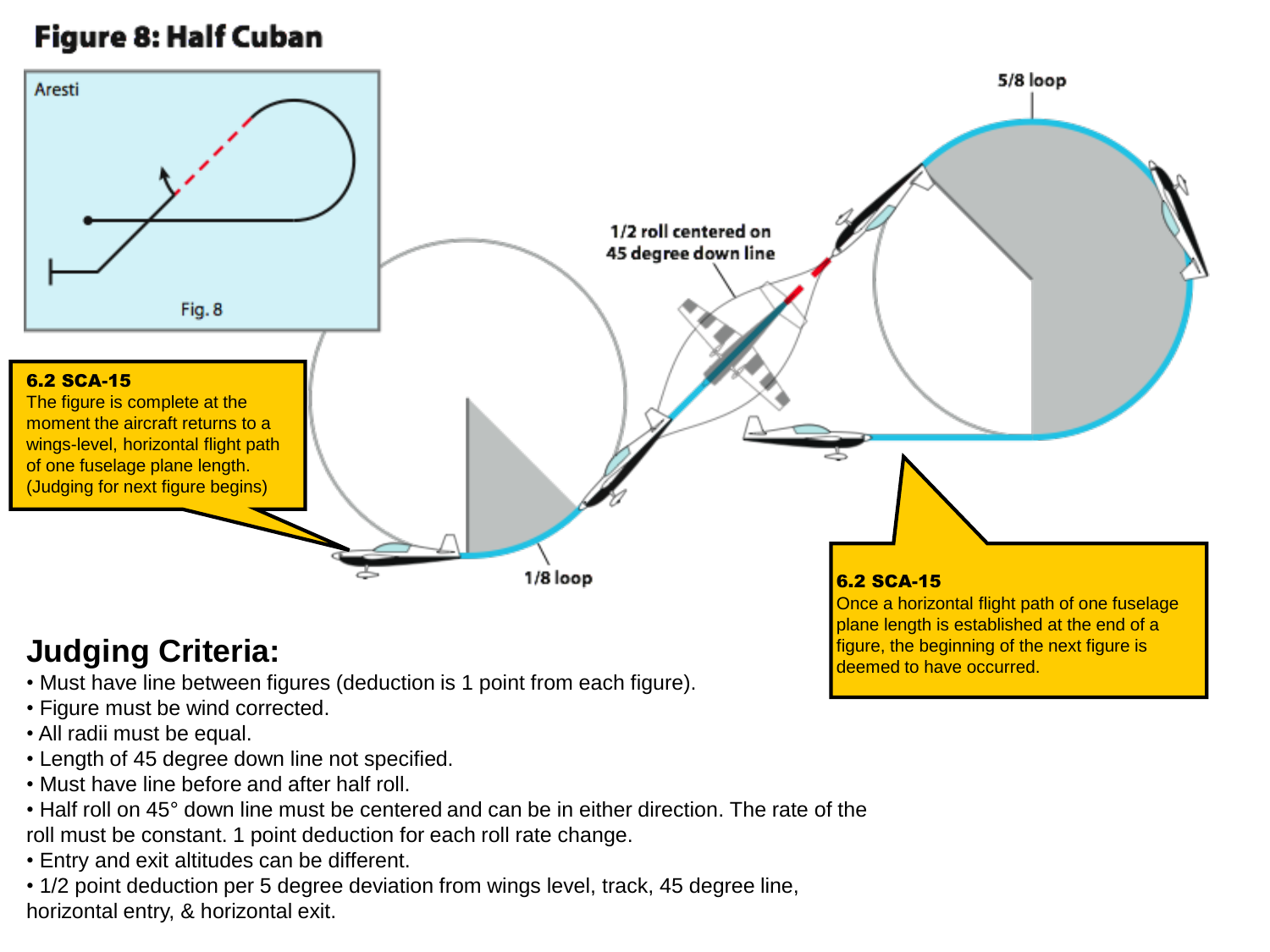### Figure 9: Immelmann (Half inside loop with half roll exit)



established at the end of a figure, the beginning of the next figure is deemed to have occurred.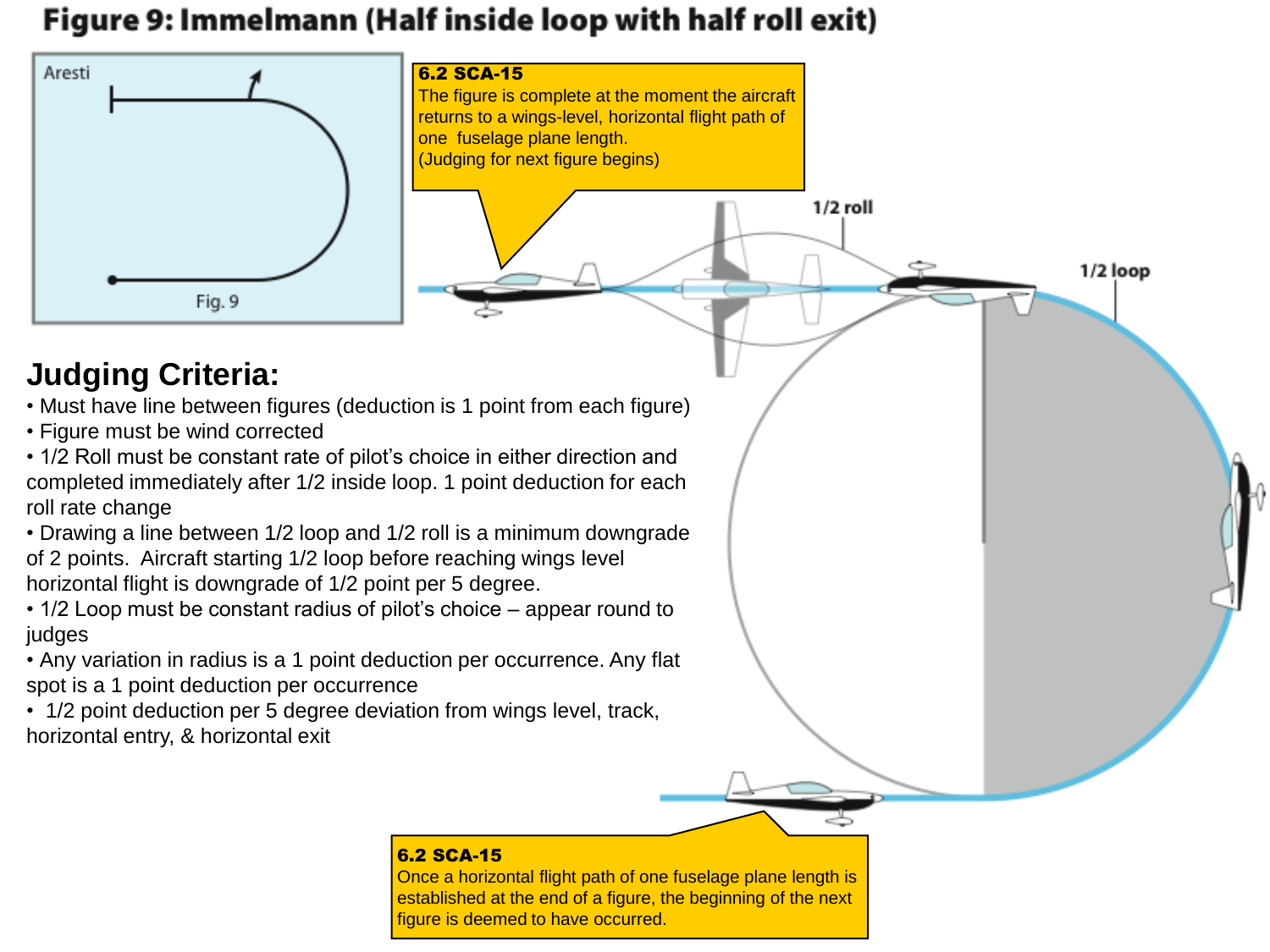#### Figure 10: Vertical downline with 1-1/2 turn spin entry



6.2 SCA-15 Once a horizontal flight path of one fuselage plane length is established at the end of a figure, the beginning of the next figure is deemed to have occurred.

- **Judging Criteria:**<br>• Must have line between figures (deduction is 1 point from each figure)<br>• Figure must be wind corrected (EXCEPT just prior to the stall and during • Must have line between figures (deduction is 1 point from each figure)
- autorotation)
- Entry flight path should remain constant and not be influenced by the change of pitch attitude required to achieve the stall
- When the aircraft stalls, the nose will fall and at the same time the wing tip will drop in the direction of the spin. Failure to achieve this should be considered a "late entry" and downgraded 1/2 point per 5 degrees of deviation.
- Spin can be in either direction but 1 1/2 turns must be in same direction with no hesitation
- No account is to be taken of the pitch attitude of the aircraft during autorotation, as some aircraft spin in a nearly vertical pitch attitude while others spin somewhat flat in conventional spins.
- Speed of rotation is also not a judging criterion.
- If the aircraft never stalls, it is apparent that it cannot spin, and a zero (0) must be given.
- Immediately after 1 1/2 turns are completed a 90° wind corrected down vertical line must be seen
- Radius can be any size but sharp corner must be downgraded
- 1/2 point deduction per 5 degree deviation from wings level, track, vertical down line, horizontal entry, & horizontal exit

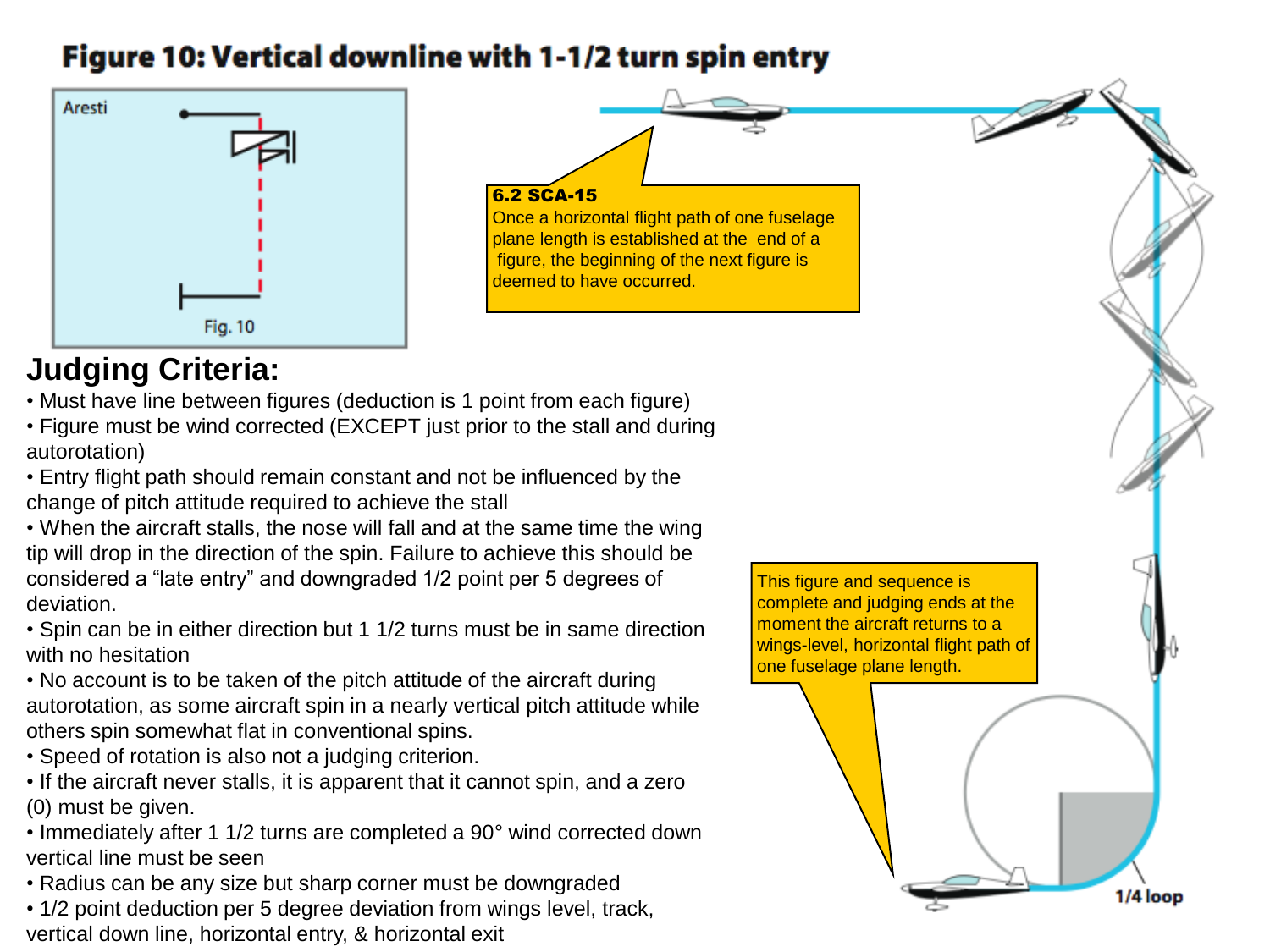### **Sound Score Judging Criteria** (SCA-3 GR 5.1 Scale Aerobatic Sound Limits)

Judges will evaluate each individual sequence flown in its entirety for overall sound presentation. Each judged Known and Unknown sequence, shall have one "figure" added to the end of the score sheet after individually judged maneuvers. This figure shall be known as the Sound Score. The Sound Score will have a K value dependent on the class flown. *The K value of the sound score added for the Basic class is 3K*.

The sound presentation will be scored on a scale of 10 to 0 with 10 denoting "Very Quiet," and 0 denoting "Very noisy." Whole points will be used for scoring. This sound score will then be multiplied by the K value for the individual class and included in the total flight score for the sequence. Note that each judge's score is independent of the other(s) and no conferencing on the sound score is required.

a sound score of three (3) or less for the same sequence from two or more<br>he problem and will be requested by the Contest Director to adjust or more If a pilot receives a sound score of three (3) or less for the same sequence from two or more judges, the pilot will be notified of the problem and will be requested by the Contest Director to adjust or modify the aircraft in order to reduce the sound level prior to the next round. If that pilot, after notification, again receives a sound score of three (3) or less for the same sequence from two or more judges, that pilot will be disqualified from further competition at that contest.

### **Pilot/Panel Judging Criteria (Basic Class):**

(**SCA-2 GR 3.2**) There is no requirement for the Basic class pilot to have an airplane that has flown in full scale aerobatics competition. As such, there is also no requirement to have either a pilot or instrument panel. (**SCA-3 GR 6.6**)